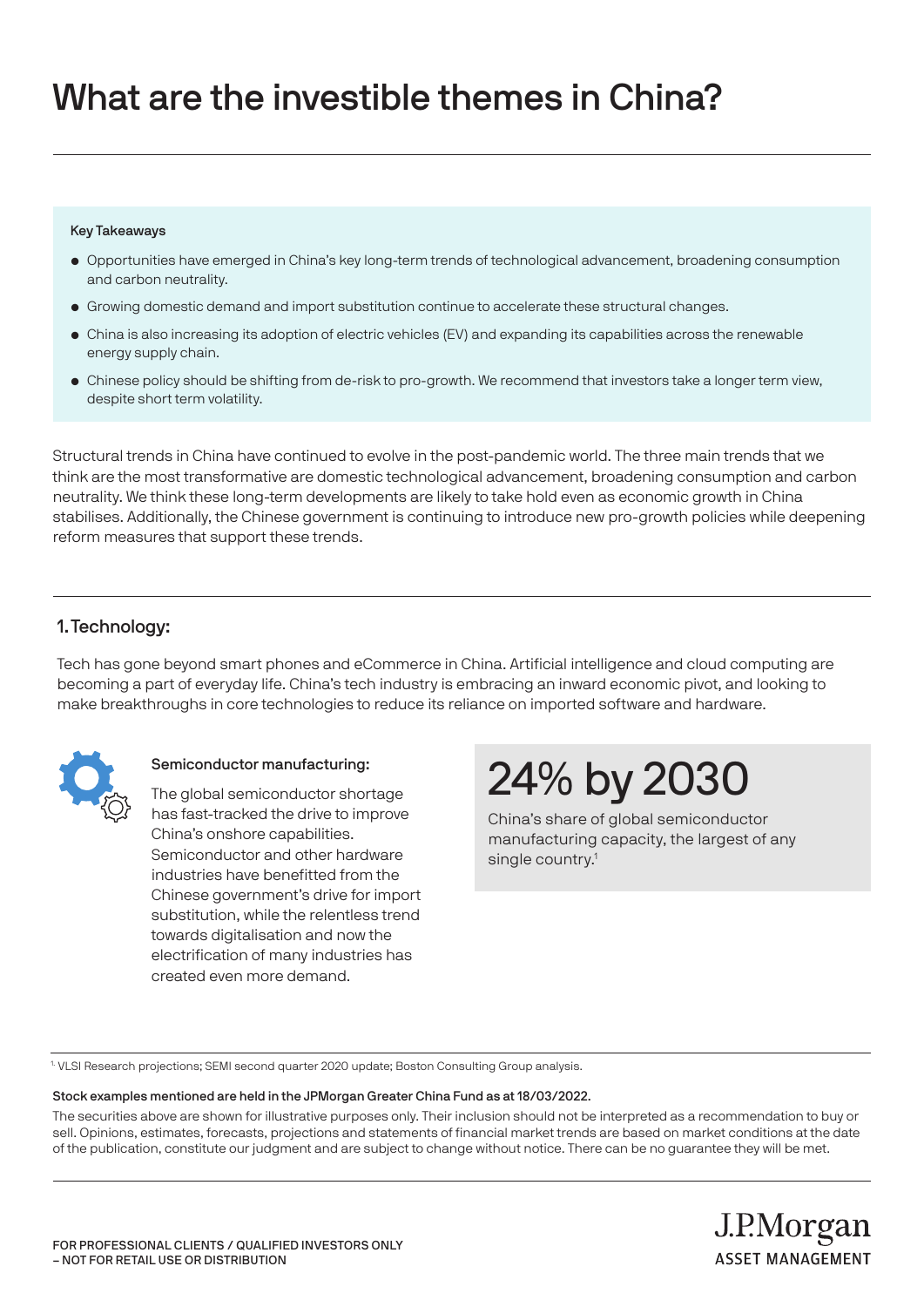

#### Software application:

Software companies are also benefitting from the digitalisation trend and the government's support for the creation of domestic champions. Cybersecurity, for example, currently accounts for a relatively small portion of Chinese corporate spending, but could gradually take up a larger share in the overall tech spend.

### ~RMB 110 billion in 2024

China's cybersecurity market size is expected to increase by more than four times from about RMB20 billion in 2014.<sup>2</sup>



#### Leading in automation:

Industrial automation is another area of structural growth as Chinese companies are increasingly concerned about labour supply and labour cost, as a "greying" workforce and rising wages make workers more expensive.

### 45%

China's share of the global robotics market in 2020, when over 160,000 robot shipments were made.<sup>3</sup>

#### BOE Tech

- Leading TFT-LCD display panel maker in China with over 50% market share.
- BOE is an important supplier to top TV brands including Samsung, LG and Sony. We expect it will continue to grow market share both domestically and internationally by aggressively building out leading edge TFT-LCD fabs, the supply chain, and investing in AMOLED technology and capacity, with exceptional support and resources from the State.
- Supply-demand dynamic is favourable thanks to overall supply discipline and increasing competitiveness of tier one players under the current (and expected prolonged) integrated circuit chip shortage.

2. Bernstein analysis, China Association of Automobile Manufacturers, Morgan Stanley, company data. J.P. Morgan Asset Management.

Data as of end-May 2019.

3. International Federation of Robotics. Data as of end-May 2019.

#### Stock examples mentioned are held in the JPMorgan Greater China Fund as at 18/03/2022.

The securities above are shown for illustrative purposes only. Their inclusion should not be interpreted as a recommendation to buy or sell. Opinions, estimates, forecasts, projections and statements of financial market trends are based on market conditions at the date of the publication, constitute our judgment and are subject to change without notice. There can be no guarantee they will be met.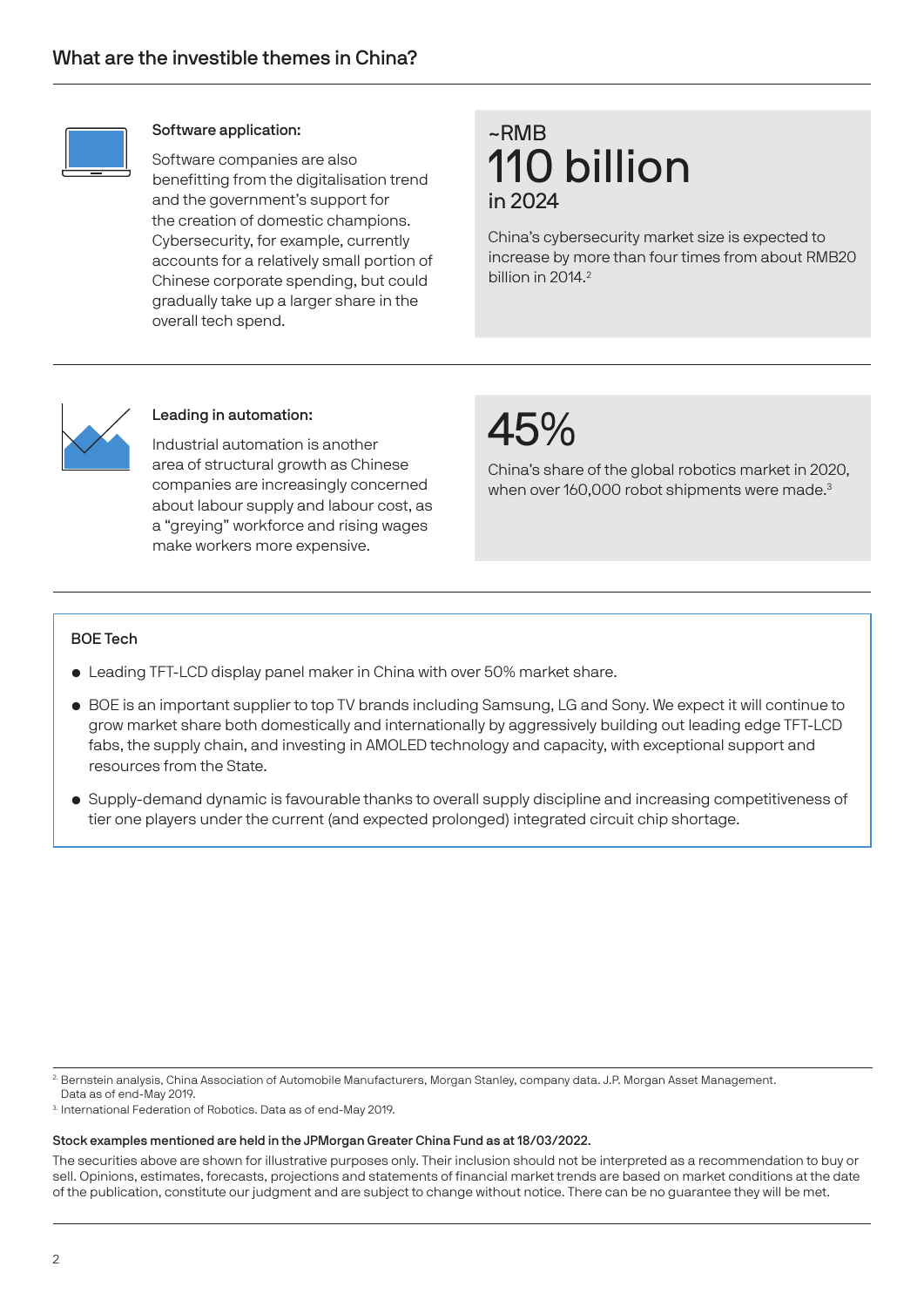### 2. Consumption:

As the Chinese middle class continues to expand, demanding better and healthier products, companies capturing premiumisation and industry consolidation opportunities can compound growth for many years to come.



#### 'Premiumisation'

Wealth accumulation, the resulting lifestyle upgrades and greater demand for quality products and services have created a constructive backdrop for industry leaders in consumer staples such as dairy products, snacks and condiments. China's consumption 'premiumisation' is gradually driving growth.

# $Up > 2x$

Condiments market size in China is estimated to increase to about RMB300 billion in 2023 from RMB128 billion in 2013.4



#### Online entertainment:

Chinese consumers across generations are increasingly shifting to online entertainment services, aided by higher adoption of broadband services. Wireless, or accessing the internet through mobile devices, is also gaining traction. We believe demand for 'live' streaming and online entertainment platforms could grow rapidly.

### US\$ 14.7 billion in revenue by 2023

China's over-the-top video market is expected to maintain a compound annual growth rate (CAGR) of 20% in the five years from 2018, increasing revenue from US\$5.8 billion.5



#### Longer-term healthcare demand:

Healthcare spending will also likely continue to increase, and we see attractive investment opportunities in areas such as medical equipment.

7.9%

China's estimated healthcare expenditure as percentage of GDP in 2026, versus 6.2% a decade ago.<sup>6</sup>

#### Anta Sports Products

- A leading domestic sportswear brand and a national champion in China. It was the official sportswear partner of the Beijing Winter Olympics, providing uniforms and equipment for the Winter Olympics staff.
- Anta adopts a multi-brand strategy (e.g. FILA, Descente) with store opening of new brands as the key growth drivers, while its traditional ANTA brand generates good cash flows. Over the years, it has been increasing brand recognition, investing in R&D as well as introducing various operational upgrades.
- It fits perfectly into the patriot theme, especially among the young generation who has grown up in an environment that domestic products and brands started to carry more fashion elements.

4. The World Bank, HSBC, company data. J.P. Morgan Asset Management. Data as of end-May 2019.

5. "China Entertainment & Media Outlook 2019-2023", PWC, May 2019.

6. PWC, Frost & Sullivan, company data. J.P. Morgan Asset Management. Data as of end-May 2019.

#### Stock examples mentioned are held in the JPMorgan Greater China Fund as at 18/03/2022.

The securities above are shown for illustrative purposes only. Their inclusion should not be interpreted as a recommendation to buy or sell. Opinions, estimates, forecasts, projections and statements of financial market trends are based on market conditions at the date of the publication, constitute our judgment and are subject to change without notice. There can be no guarantee they will be met.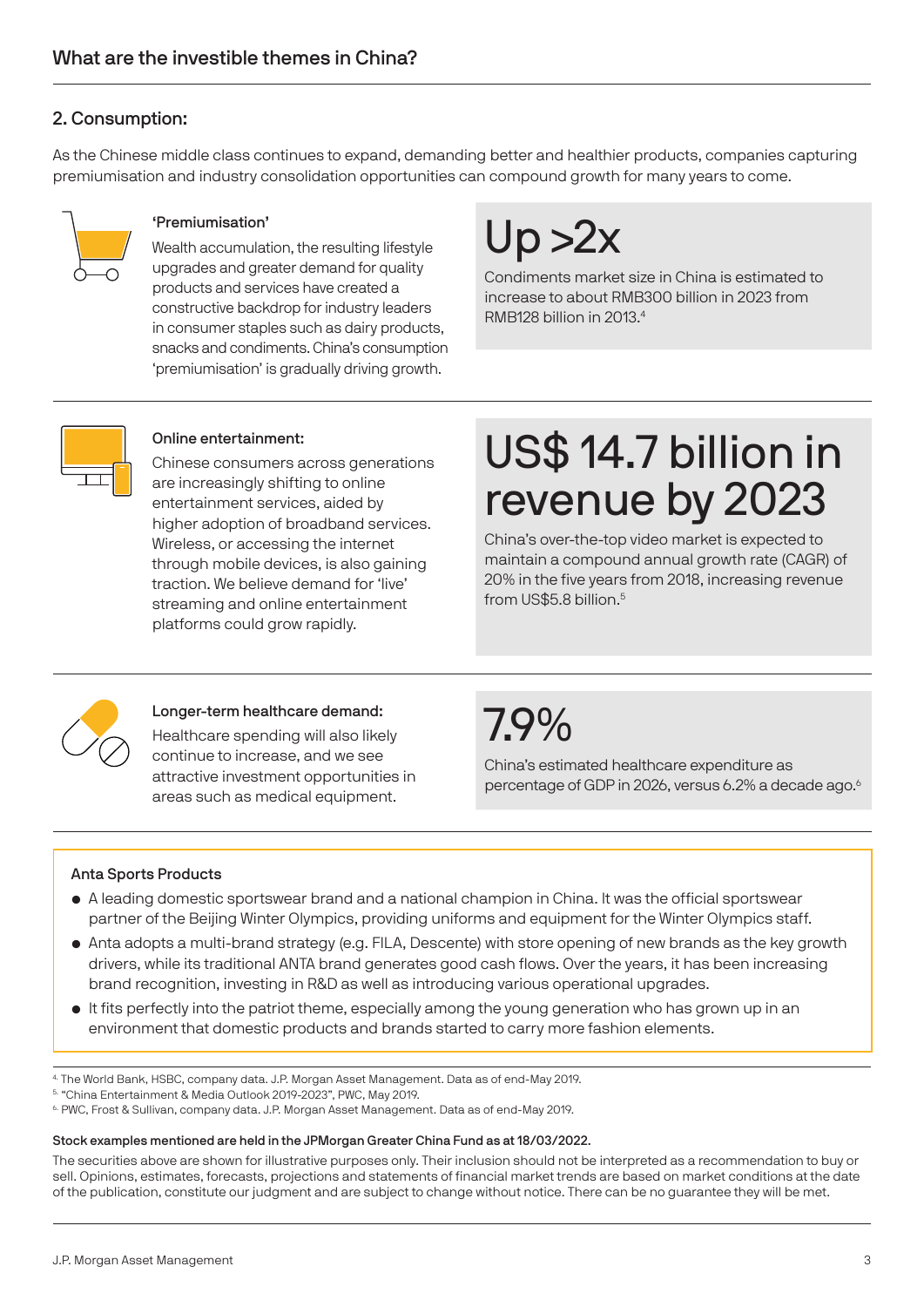#### 3. Energy transition and carbon-neutral related sectors:

This should remain one of the core investment themes given the strong commitment from the Chinese government. We expect rising electric vehicle (EV) penetration, stricter emission standards and control, faster adoption of renewable energy to continue in the next few years which should support revenue and earnings growth of related segments.



#### Clean energy application:

China is moving towards greater consumption of cleaner energy, and has become a leader in the use and manufacturing of electric vehicles. EV sales are expected to grow further on the back of supportive government policies, and increasing demand for environmental-friendly vehicles.

### 19%

Annual new energy vehicle sales in China is estimated to reach 5.9 million units in 2025 with a penetration of 19%, up from 1% in 2015.7



#### Renewable energy:

China is a clear global leader in a number of raw materials or components required for the generation of renewable energy, such as polysilicon, solar glass and water. This makes Chinese manufacturers well positioned for the global decarbonisation trend.

### 90%+

China's market share in solar glass and wafer production and 80% share of the polysilicon market<sup>8</sup>

#### China Yangtze Power

- One of the largest hydro-power generating companies in China.
- Globally, China has one of the most abundant theoretical and technically exploitable hydropower reserve, thanks to its high topographical differences (due to Tibetan Plateau) and the huge vertical gap in rivers. Given its clean and renewable nature, hydropower enjoys a higher priority of dispatch over coal-fired power and nuclear power i.e. it will continue to be a critical green energy source in China.
- The key growth driver for hydropower companies is the addition of installed capacity and Yangtze continues to increase its capacity through acquisition of other hydro-power assets.

<sup>7.</sup> Bernstein analysis, China Association of Automobile Manufacturers, Morgan Stanley, company data. J.P. Morgan Asset Management. Data as of end-May 2019.

<sup>8.</sup> WIND, J.P. Morgan Asset Management, data as of September 2021.

Stock examples mentioned are held in the JPMorgan Greater China Fund as at 18/03/2022.

The securities above are shown for illustrative purposes only. Their inclusion should not be interpreted as a recommendation to buy or sell. Opinions, estimates, forecasts, projections and statements of financial market trends are based on market conditions at the date of the publication, constitute our judgment and are subject to change without notice. There can be no guarantee they will be met.